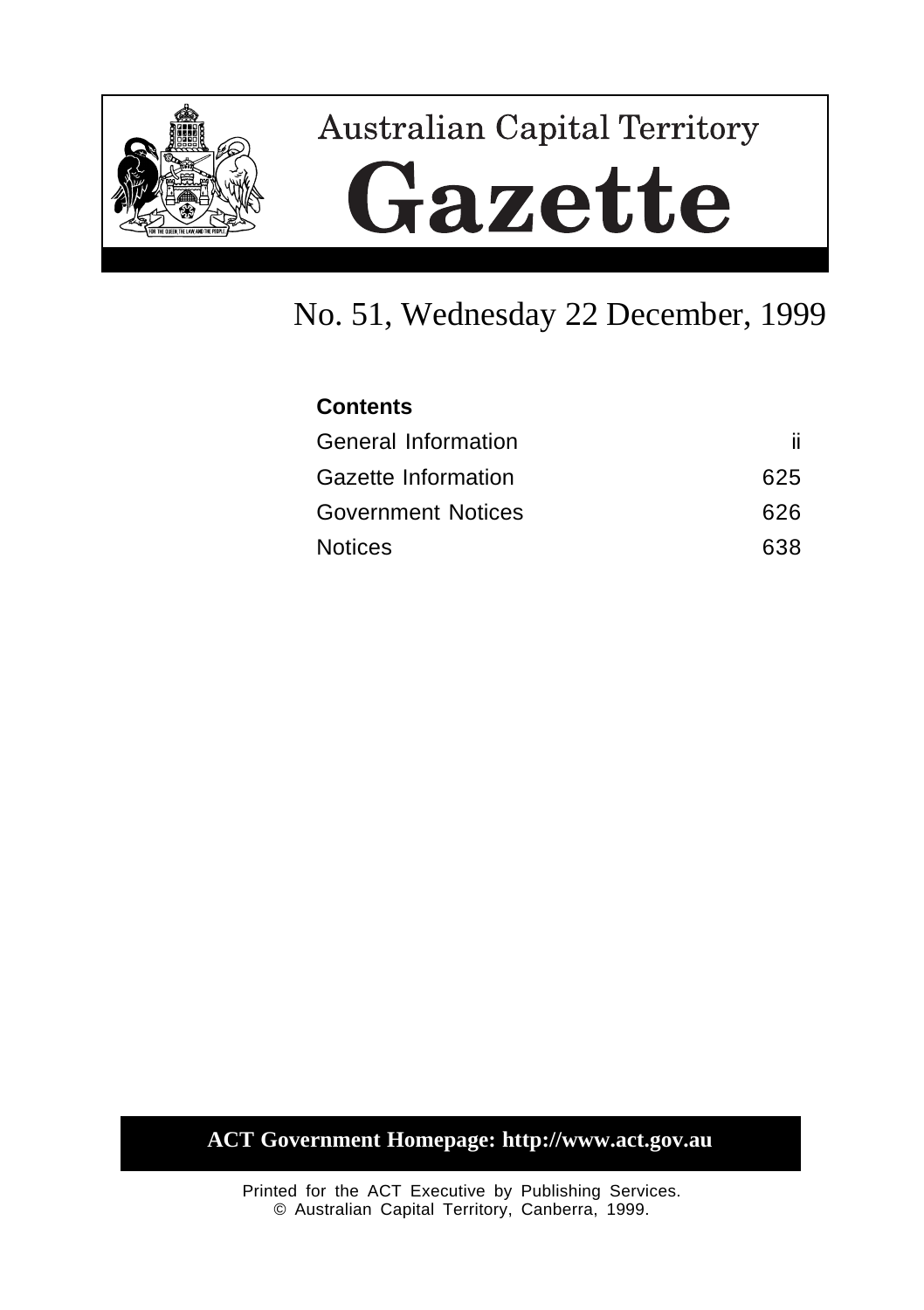# **GENERAL INFORMATION**

#### **ACT GOVERNMENT GAZETTE**

The ACT Government Gazette is published each Wednesday. The sections included in the publication are:

- General Information;
- Government Notices;
- Purchasing and Disposals;
- Invitations to Tender, Quote or Register Interest;
- Contracts arranged, and
- Private Notices

(Australian Public Service notices will continue to appear in the Commonwealth of Australia Gazette).

#### **CONTACT DETAILS**

ACT Gazette Officer Publishing and Shopfront Services GPO Box 158 Canberra ACT 2601

Phone: (02) 6205 0484 Fax: (02) 6205 0266 **e-mail: gazette.office@act.gov.au**

ACT Gazette Office Level 7, Macarthur House 12 Wattle Street Lyneham ACT 2602

#### **Notices for Publications**

Notices for the Gazette are to be lodged by 12 noon on the Wednesday prior to publication. Notices can be lodged in advance in hard copy or facsimile, by electronic mail or diskette, with a brief message of instruction and a WORD compatible document attachment.

A Gazette Request Form must also be delivered to the Gazette Office, by hand, mail or fax. For copies of this form please telephone the Gazette Office or go to www.publishing.act.gov.au/pub/gazreq.doc.

Signed notices must be sighted by the Gazette Office before gazettal can proceed.

**Purchasing and Disposal Codes** may be accessed on the ACT Government Website:

www.publishing.act.gov.au/pub/gazette/p&d.pdf. Alternatively, you may obtain a hard copy listing by contacting the gazette office.

#### **Private Notices**

The fee for a private notice is as follows:

• minimum charge \$1.00 per word or \$100.00 whichever is the greater.

Cheques are to be made payable to 'Publishing Services' and are to be forwarded to the Gazette office with a copy of the notice (Either on a PC formatted disk in WORD, or if the notice has already been emailed, a hard copy of the notice) and Gazette Request Form. Payment can be made by EFTPOS (Bankcard, Visa or Mastercard) by telephoning the Gazette Office. Payment must be received before gazettal can proceed.

#### **Purchasing and Subscriptions**

Copies of the ACT Government Gazette may be purchased at a cost of \$5.00 (or \$2.00 for a Special Gazette) from the ACT Government shopfront, Legislation/Gazette sales counter, East Row, Canberra City. Subscriptions to the Gazette maybe arranged through the Gazette Office at a price of \$360.00 (1 July 1999 - 30 June 2000) or part thereof, including postage. Refunds will not be given for cancellations. Claims for missing items will be recognised as valid if lodged within 28 days of publication.

#### **Copyright Notice - Australian Capital Territory**

This work is copyright. Apart from any use as permitted under the Copyright Act 1968, no part may be reproduced by any process without written permission from Library and Information Management, Department of Urban Services, ACT Government, GPO Box 249, Civic Square ACT 2608.

#### **Products and Services advertised in this publication are not necessarily endorsed by the ACT Government**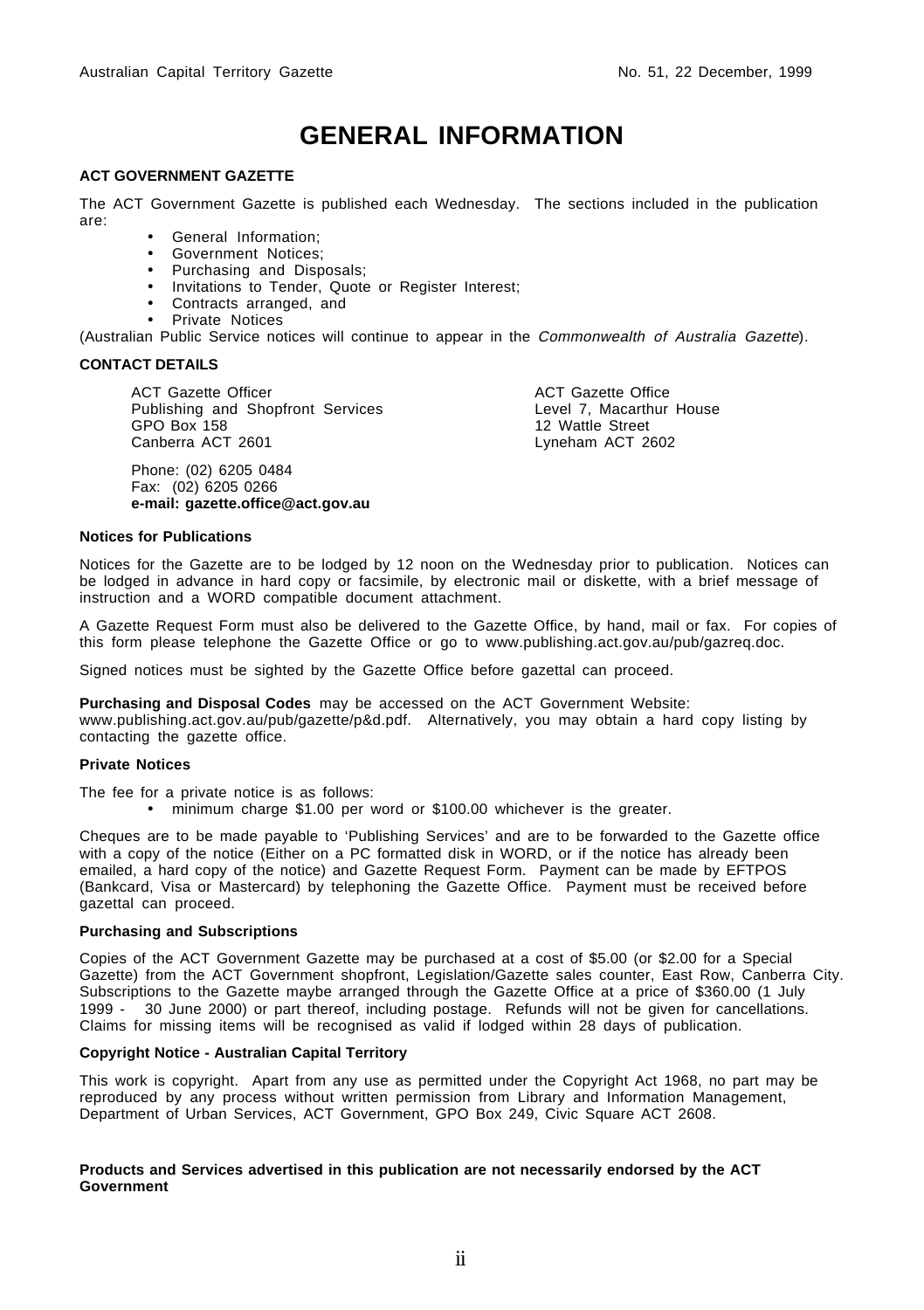# **GAZETTE INFORMATION**

## **ISSUE OF ACT SPECIAL GAZETTES**

The following issues of the ACT Special Gazettes have been published since the last Weekly Gazette. For listings of previous ACT Special Gazettes please refer to this internet site

http://www.publishing.act.gov.au

| <b>Gazette Number</b> | Date        | Title                                                    |
|-----------------------|-------------|----------------------------------------------------------|
| <b>S67</b>            | 10 December | Notification of Enactment                                |
|                       |             | $\sim$ Interpretation Amendment Act 1999, No. 75 of 1999 |

## **ACT Government Gazette: Christmas Arrangements**

The final ACT Gazette for 1999 will be published on Wednesday 22 December, with the first Gazette in 2000 being published on Wednesday 5 January 2000. The Gazette printing contractor will be closed down between these dates, resulting in printing facilities being unavailable for this period.

Deadlines for receipt of content are indicated below:

1. Thursday 16 December 1999, 4.30pm – deadline for material to be included in the Gazette published on 22 December 1999.

2. Tuesday 4 January 2000, 10.00am – deadline for material to be included in the Gazette published on 5 January 2000.

For more information, please contact Kerry Bell or Stephen Lawler at the Gazette Office on x50254 or x50484.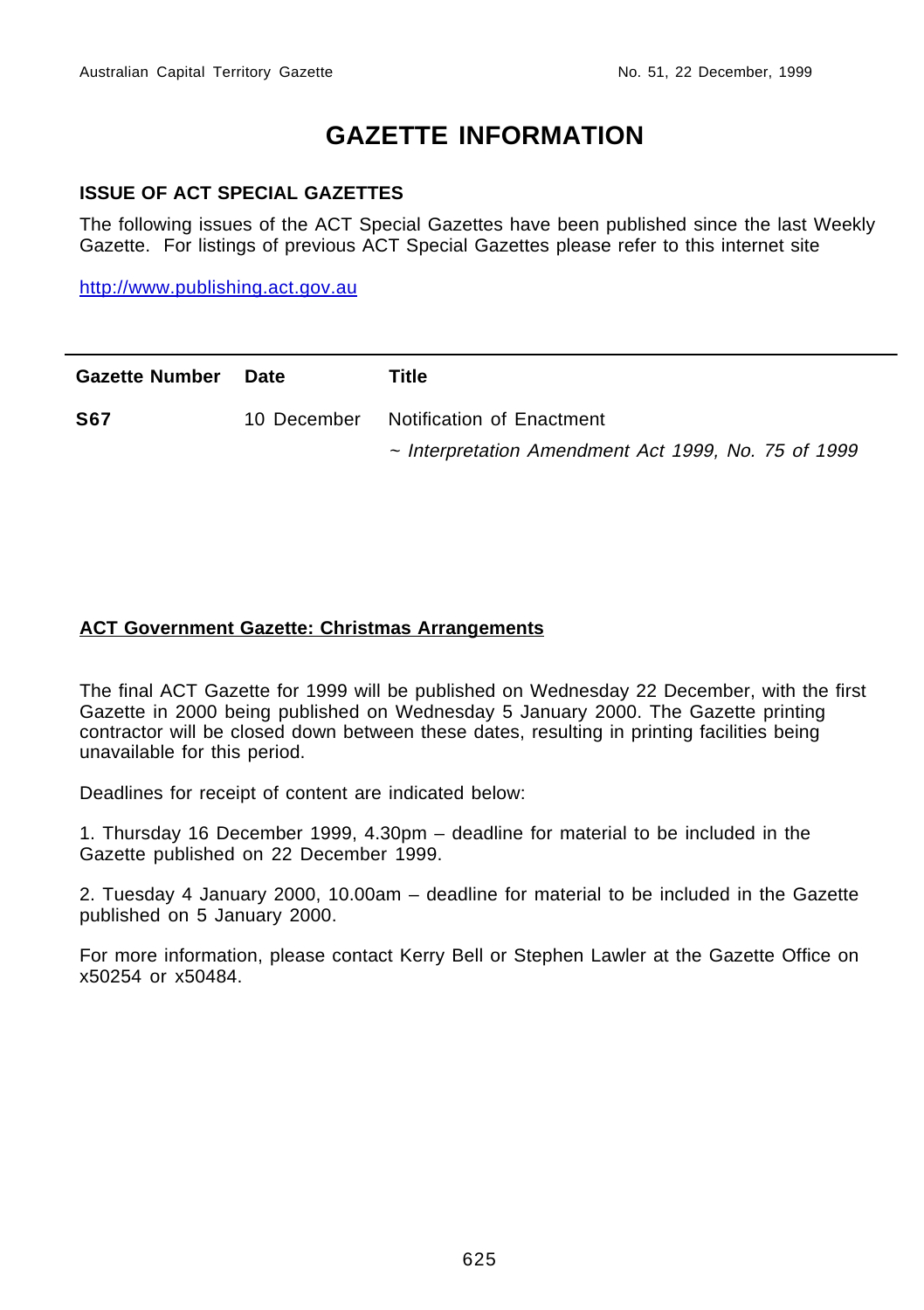# **GOVERNMENT NOTICES**

## **NOTIFICATION OF THE MAKING OF A REGULATION**

NOTICE is hereby given that the undermentioned Regulation of the Australian Capital Territory has been made. Copies of the Regulation may be purchased from Publishing Services, Legislation and Sales Counter, ACT Government Shopfront, Corner of City Walk and East Row, Canberra City ACT 2601.

| Act under which<br><b>Regulation made</b>   | <b>Description of Regulation</b>                                 | Number and year of<br><b>Regulation</b> |
|---------------------------------------------|------------------------------------------------------------------|-----------------------------------------|
| Land (Planning and<br>Environment) Act 1991 | Land (Planning and<br>Environment) Regulations<br>Amendment 1999 | No. 34 of 1999                          |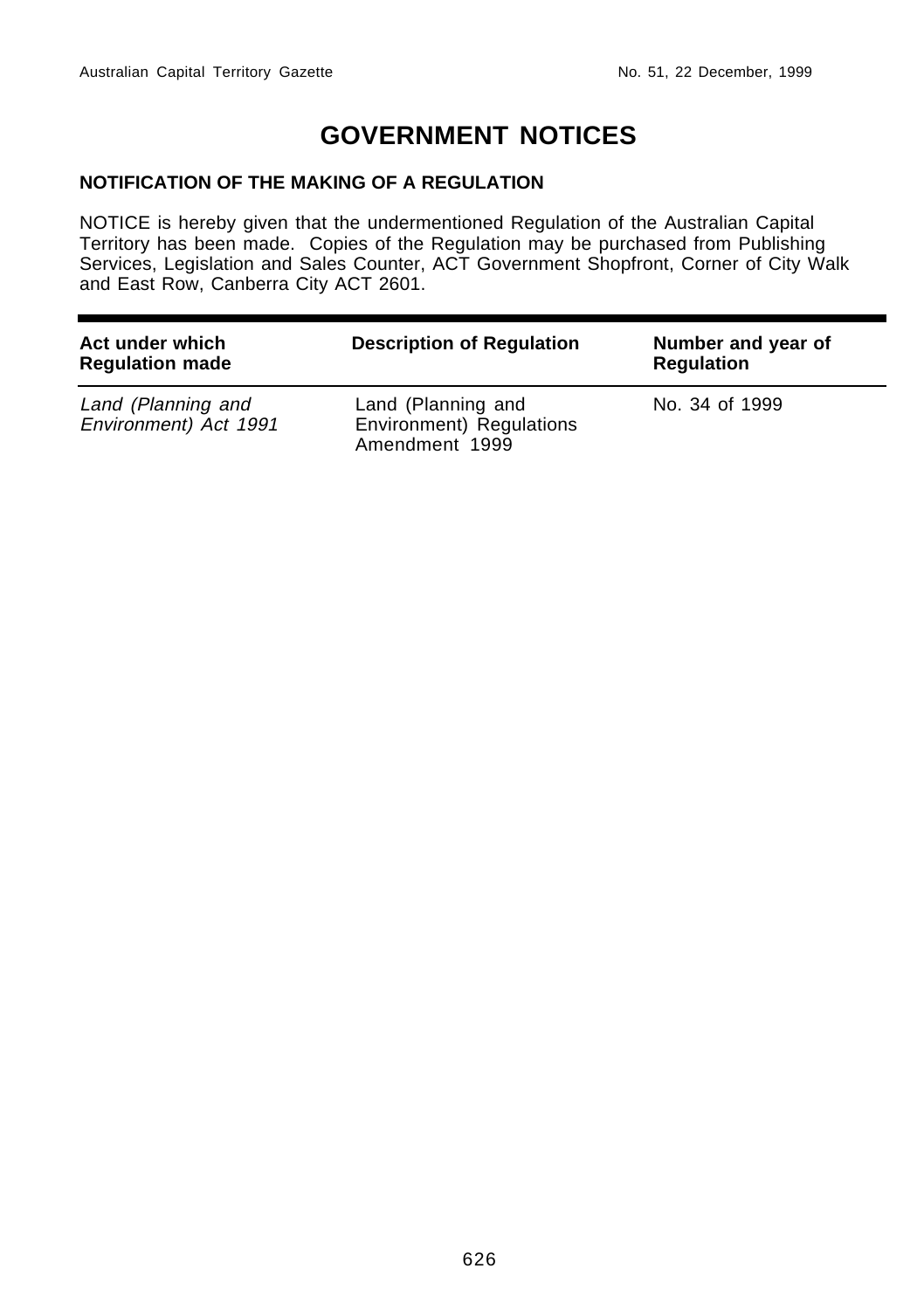## **NOTIFICATION OF THE MAKING OF AN INSTRUMENT**

NOTICE is hereby given that the undermentioned Instrument of the Australian Capital Territory has been made. Copies of the Instrument may be purchased from Publishing Services, Legislation and Sales Counter, ACT Government Shopfront, Corner of City Walk and East Row Canberra City ACT 2601.

| Act under which<br>Instrument made     | <b>Description of Instrument</b>                                                    | Number and year of<br><b>Instrument</b> |
|----------------------------------------|-------------------------------------------------------------------------------------|-----------------------------------------|
| <b>Nature Conservation Act</b><br>1980 | Appointments to the Flora and<br>Fauna Committee.                                   | No. 277 of 1999                         |
| Legal Practitioners Act<br>1970        | Appointments to the<br>Professional Conduct Board of<br>The Law Society of the ACT. | No. 278 of 1999                         |
| Electricity Act 1971                   | Appointments to be Members<br>of the Electrical Licensing<br>Board.                 | No. 279 of 1999                         |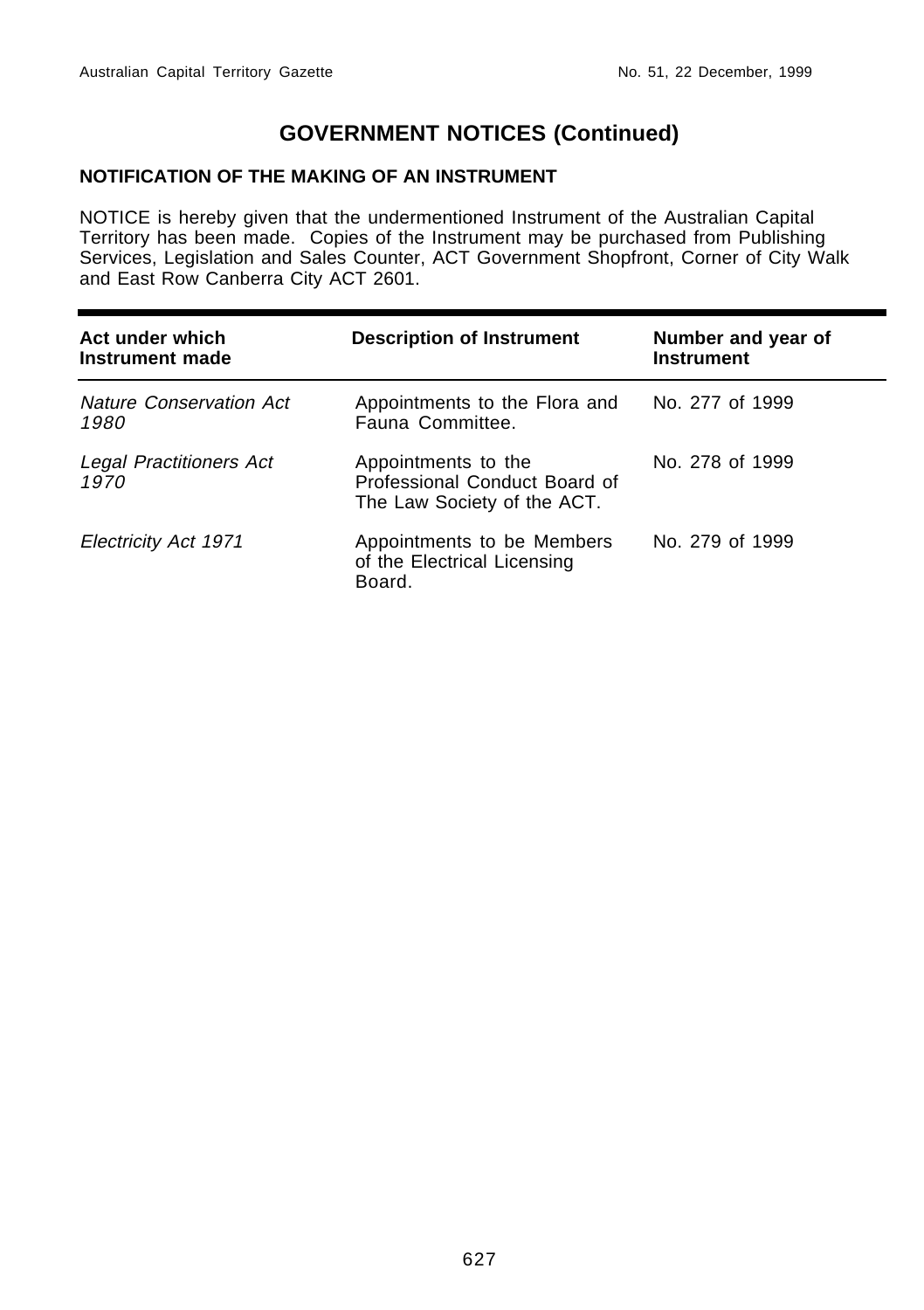## **NOTIFICATION OF AN INSTRUMENT MADE UNDER THE PUBLIC ROADS ACT 1902 (NSW)**

NOTICE is hereby given that the undermentioned Instruments have been made under the Public Roads Act 1902 (NSW). Copies of the Instruments are available from the ACT Land Information Centre, Planning and Land Management, 16 Challis Street, Dickson, ACT; Telephone 6207 1601.

| Act under which<br>Instrument made | <b>Description of Instrument</b>                                      | Number and year of<br><b>Instrument</b> |
|------------------------------------|-----------------------------------------------------------------------|-----------------------------------------|
| Public Roads Act 1902<br>(NSW)     | Notice of Declaration of Public<br>Roads – Division of Amaroo.        | No. R44/99 of 1999                      |
| Public Roads Act 1902<br>(NSW)     | Notice of Declaration of Public<br>Roads - Division of<br>Palmerston. | No. R45/99 of 1999                      |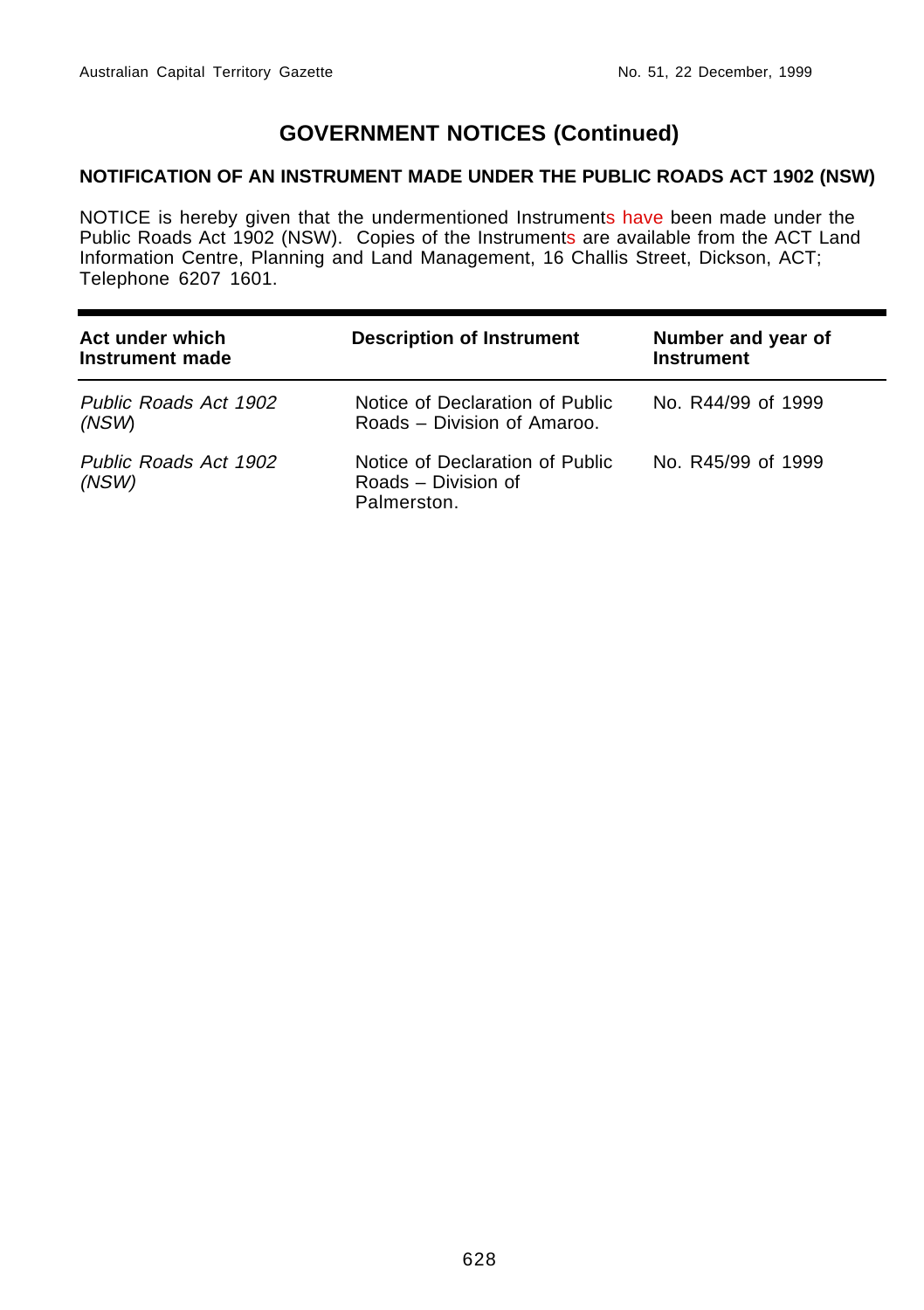#### **Environment ACT**

#### **Environment Protection Act 1997**

#### **Environmental Authorisations**

Notice is hereby given that under Section 49 of the Environment Protection Act 1997 (the Act), environmental authorisations to conduct activities have been granted to the organisations set out below:

| Organisation            |
|-------------------------|
| Genlec                  |
| Australian War Memorial |
| City Group Pty Ltd      |
| Ikandoo                 |

**Brief Description of Activity**  Location Pest Control **City Control 2 Callam Place Mitchell** Pest Control 8 Day Place Flynn

Use of CFCs and HCFCs 1 Chardonnay Place Queanbeyan NSW<br>Use of HCFCs 1 Callan Street Mitchell Callan Street Mitchell

#### **Annual Review of Environmental Authorisations**

Notice is hereby given that the following environmental authorisations have been reviewed under Section 57 of the Act and the Environment Management Authority decided not to take any action under the Act in respects of these authorisations.

| <b>Organisation</b>                           | <b>Brief Description of Activity</b> | Location                                     |
|-----------------------------------------------|--------------------------------------|----------------------------------------------|
| Angus John Rummery                            | Use of CFCs and HCFCs                | 5 Birrell Street Page                        |
| Defence Signals Directorate                   | Use of CFCs and HCFCs                | Locked Bag 5076 Kingston                     |
| Otis Building Technologies Pty                | Use of CFCs, HCFCs and<br>halons     | 8-18 William Street Alexandria<br><b>NSW</b> |
| Swan Bodyworks Pty Ltd                        | Use of CFCs and HCFCs                | 22 Oatley Court Belconnen                    |
| Heyday Group                                  | Use of HCFCs and halons              | 194 Gladstone Street Fyshwick                |
| Norm McDonald Refrigeration                   | Use of CFCs and HCFCs                | 9 Kindler Place Monash                       |
| Sreten Matic                                  | Use of CFCs and HCFCs                | 12 Christmas Street Theodore                 |
| Rentokil Initial Pty Ltd                      | Pest Control                         | 15 Capital Terrace Queanbeyan<br><b>NSW</b>  |
| Jon McRae Pest Control                        | Pest Control                         | 18 Parsons Street Torrens                    |
| Canberra Horticultural<br>Maintenance Pty Ltd | Pest Control                         | 60 Bambridge Street Weetangera               |
| Norwood Park Limited                          | Crematorium                          | 65 Sandford Street Mitchell                  |

Under Section 135 of the Act, an application may be made to the Administrative Appeals Tribunal for a review of these decisions. The Administrative Appeals Tribunal can be contacted on telephone 6217 4277.

Copies of environmental authorisations and review documents are available for public inspection, during business hours, at the office of the Environment Management Authority, Level 2, South Wing, Macarthur House, Wattle Street Lyneham ACT.

Dated the 13th day of December 1999 Environment Management Authority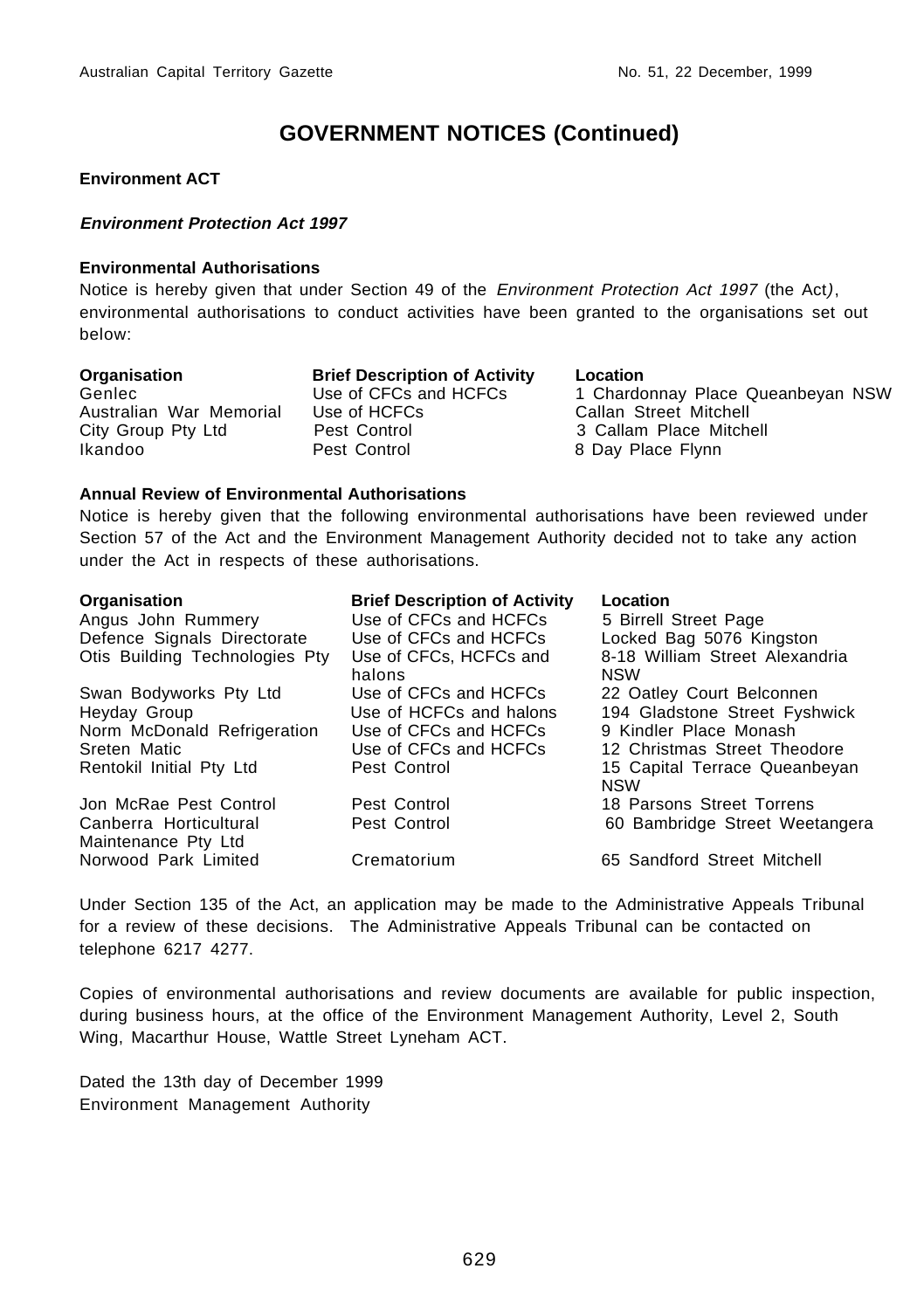#### **AGENTS BOARD OF THE AUSTRALIAN CAPITAL TERRITORY**

#### **DEPARTMENT OF JUSTICE AND COMMUNITY SAFETY**

#### **AGENTS ACT 1968 - Unclaimed trust moneys held by licensed agents**

Pursuant to Section 57D of the **Agents Act 1968** of the Australian Capital Territory, the following statement relates to unclaimed trust moneys held by licensed real estate, stock and station and business agents in the Territory.

If the moneys are not paid out of the trust accounts in which they are held within 3 months after the date of publication of this notice, the person holding the moneys will be required to pay them to the Registrar General (Unclaimed Moneys).

#### Registrar of Agents

Agents Board of the Australian Capital Territory

| <b>Name</b>                 | <b>Address</b>                      | <b>Amount</b> | <b>Agent</b>                                       |
|-----------------------------|-------------------------------------|---------------|----------------------------------------------------|
| <b>AAC National</b>         | Canberra Business Centre.           | 500.00        | R O Wellsmore Independent                          |
|                             | Wentworth Avenue, Kingston          |               | (Belconnen) Pty Ltd                                |
| Connelly                    | 25 Ryrie Street Campbell            | 1000.00       | R O Wellsmore Independent                          |
|                             |                                     |               | (Belconnen) Pty Ltd                                |
| Leanne Csaki                | 13 Inkster                          | 60.00         | Bannigan Real Estate Pty Ltd *                     |
| Joan Sandra Ellis           | 4 McKivat Close, Gordon             | 1670.00       | Bannigan Real Estate Pty Ltd *                     |
| Haldane                     | 45 Vasey Street, Campbell           | 1000.00       | Reg Daly Independent (Civic) Pty<br>Ltd            |
| Hepher                      | 17 Durma                            | 217.48        | Bannigan Real Estate Pty Ltd *                     |
| O'Shea                      | 6/39 Belgrave Street, Balmoral, Qld | 0.67          | Bannigan Real Estate Pty Ltd*                      |
| Ostendorf                   | 2 Andrew Crescent, Calwell          | 1000.00       | R O Wellsmore Independent<br>(Tuggeranong) Pty Ltd |
| P Smith & D & J Brown       | 20 Carandini Street. Melba          | 5.00          | Argus Real Estate Holdings Pty Ltd                 |
| Van Oostveen                | U7/7 Somers Street, Conder          | 1000.00       | Federation Independent<br>(Belconnen) Pty Ltd      |
| Theo Vassalakis             | 7 Shann Place, Chifley              | 36.20         | Hall & Barlow Pty Ltd                              |
|                             |                                     |               |                                                    |
| <b>Name</b>                 | <b>No Address</b>                   | <b>Amount</b> | <b>Agent</b>                                       |
| Abdelaty                    | Unknown                             | 19.76         | Bannigan Real Estate Pty Ltd*                      |
| Accurate Plumbing           | Unknown                             | 19.65         | Bannigan Real Estate Pty Ltd*                      |
| <b>Robert Bailey</b>        | Unknown                             | 15.00         | Bannigan Real Estate Pty Ltd *                     |
| <b>Bramwell</b>             | <b>Unknown</b>                      | 70.74         | Bannigan Real Estate Pty Ltd*                      |
| Richard Bladen              | Unknown                             | 50.00         | Bannigan Real Estate Pty Ltd *                     |
| N Byrne & S Bennett         | Unknown                             | 20.00         | Bannigan Real Estate Pty Ltd*                      |
| Crowe                       | Unknown                             | 15.00         | Bannigan Real Estate Pty Ltd *                     |
| Karina Cure                 | Unknown                             | 180.00        | Bannigan Real Estate Pty Ltd *                     |
| A Elem                      | Unknown                             | 63.93         | Bannigan Real Estate Pty Ltd *                     |
| Hatzipetros                 | Unknown                             | 55.71         | Bannigan Real Estate Pty Ltd*                      |
| Hogg                        | Unknown                             | 50.00         | Bannigan Real Estate Pty Ltd*                      |
| Huntley Chimney<br>Cleaning | Unknown                             | 40.00         | Bannigan Real Estate Pty Ltd*                      |
| Kulbe                       | Unknown                             | 1799.00       | R O Wellsmore Independent<br>(Belconnen) Pty Ltd   |
| Land & National             | Unknown                             | 200.00        | Bannigan Real Estate Pty Ltd *                     |
| Development Co              |                                     |               |                                                    |
| Layton                      | Unknown                             | 1000.00       | Willy Huys & Associates Pty Ltd                    |
| Luke                        | Unknown                             | 0.10          | Leader Real Estate Pty Ltd                         |
| <b>McCarthy</b>             | Unknown                             | 150.00        | Bannigan Real Estate Pty Ltd *                     |
| McNess                      | Unknown                             | 45.00         | Bannigan Real Estate Pty Ltd*                      |
| Mekdanas                    | Unknown                             | 34.30         | Bannigan Real Estate Pty Ltd*                      |
| M Munk Maintenance          | Unknown                             | 142.00        | Taren Lodge Investments Pty Ltd                    |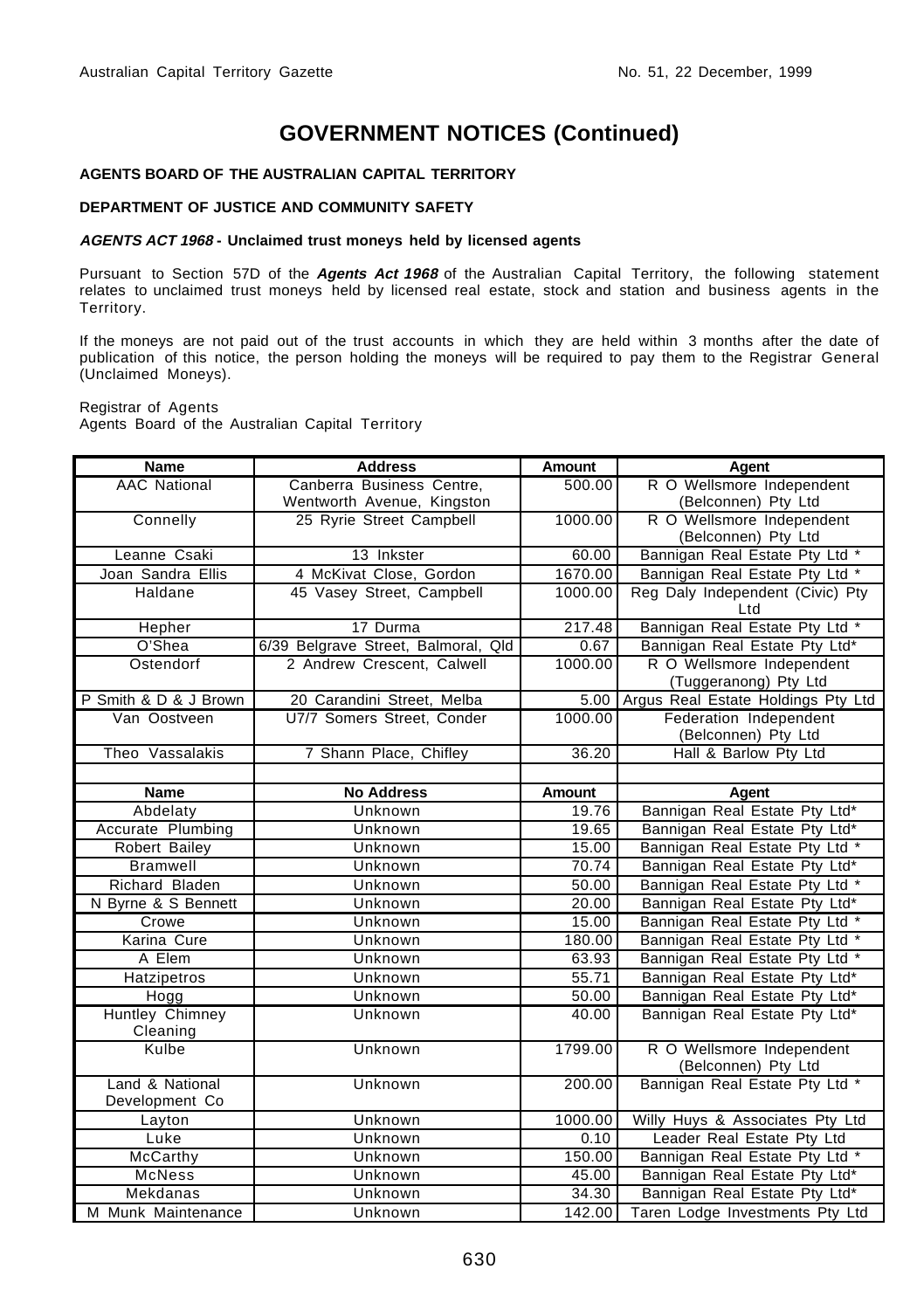| Neil & Wright      | Unknown            | 37.50           | Bannigan Real Estate Pty Ltd*                               |
|--------------------|--------------------|-----------------|-------------------------------------------------------------|
| Neild              | Unknown            | 40.00           | Bannigan Real Estate Pty Ltd *                              |
| <b>B</b> O'Clery   | Unknown            | 45.00           | Bannigan Real Estate Pty Ltd*                               |
| Ostojic            | Unknown            | 1000.00         | Bannigan Real Estate Pty Ltd*                               |
| Owenwil            | Unknown            | 74.84           | Bannigan Real Estate Pty Ltd *                              |
| Phimiphravichtith  | Unknown            | 971.50          | Bannigan Real Estate Pty Ltd *                              |
| D F Pinner         | Unknown            | 20.00           | Hall & Barlow Pty Ltd                                       |
| R & J Saisun       | Unknown            | 25.00           | Bannigan Real Estate Pty Ltd*                               |
| Sheehan            | Unknown            | 0.03            | Bannigan Real Estate Pty Ltd *                              |
| Tatebrook          | Unknown            | 100.00          | Bannigan Real Estate Pty Ltd*                               |
| Thorncroft         | Unknown            | 0.50            | Bannigan Real Estate Pty Ltd*                               |
| Uhle & Brown       | Unknown            | 1000.00         | Leader Real Estate Pty Itd                                  |
| Upton              | Unknown            | 0.06            | Federation Independent (Belconnen) Pty Ltd                  |
| Rodney Vaughan     | Unknown            | 36.32           | Bannigan Real Estate Pty Ltd*                               |
| Watson & Kenny     | Unknown            | 269.12          | Austcap Pty Ltd                                             |
| Williams           | <b>Unknown</b>     | 500.00          | Bannigan Real Estate Pty Ltd *                              |
|                    |                    |                 |                                                             |
|                    |                    |                 |                                                             |
|                    | <b>No Address</b>  | Amount          | Agent                                                       |
| Unknown            | Unknown            | 5.00            | Blackshaw Real Estate Pty Ltd                               |
|                    |                    |                 |                                                             |
| Unknown            | Unknown            | 200.50          | Jessam Pty Ltd                                              |
| Unknown            | Unknown            | 741.45          | Willy Huys & Associates Pty Ltd                             |
| Unknown            | Unknown            | 6.05            | Bannigan Real Estate Pty Ltd *                              |
| Unknown            | Unknown            | 80.00           | Bannigan Real Estate Pty Ltd*                               |
| Unknown            | Unknown            | 25.00           | Bannigan Real Estate Pty Ltd*                               |
| Unknown            | Unknown            | 37.50           | Bannigan Real Estate Pty Ltd*                               |
| Unknown            | Unknown            | 16.43           | Bannigan Real Estate Pty Ltd*                               |
| Unknown            | Unknown            | 40.00           | Bannigan Real Estate Pty Ltd*                               |
| Unknown            | Unknown            | 10.00           | Bannigan Real Estate Pty Ltd*                               |
| Unknown            | 6 Millford         | 80.00           | Bannigan Real Estate Pty Ltd*                               |
| Unknown            | Unknown            | 23.20           | Bannigan Real Estate Pty Ltd*                               |
| Unknown            | Unknown            | 0.95            | Bannigan Real Estate Pty Ltd*                               |
| Unknown            | Unknown            | 100.00          | Bannigan Real Estate Pty Ltd*                               |
| Unknown            | Unknown            | 50.00           | Leader Real Estate Pty Ltd                                  |
| Unknown            | Unknown            | 238.04          | Leader Real Estate Pty Ltd                                  |
| Unknown            | Unknown            | 93.00           | Leader Real Estate Pty Ltd                                  |
| Unknown            | Unknown            | 53.12           | Leader Real Estate Pty Ltd                                  |
| Unknown<br>Unknown | Unknown<br>Unknown | 165.77<br>71.00 | Leader Real Estate Pty Ltd<br>Bannigan Real Estate Pty Ltd* |

\* Receiver and Manager Appointed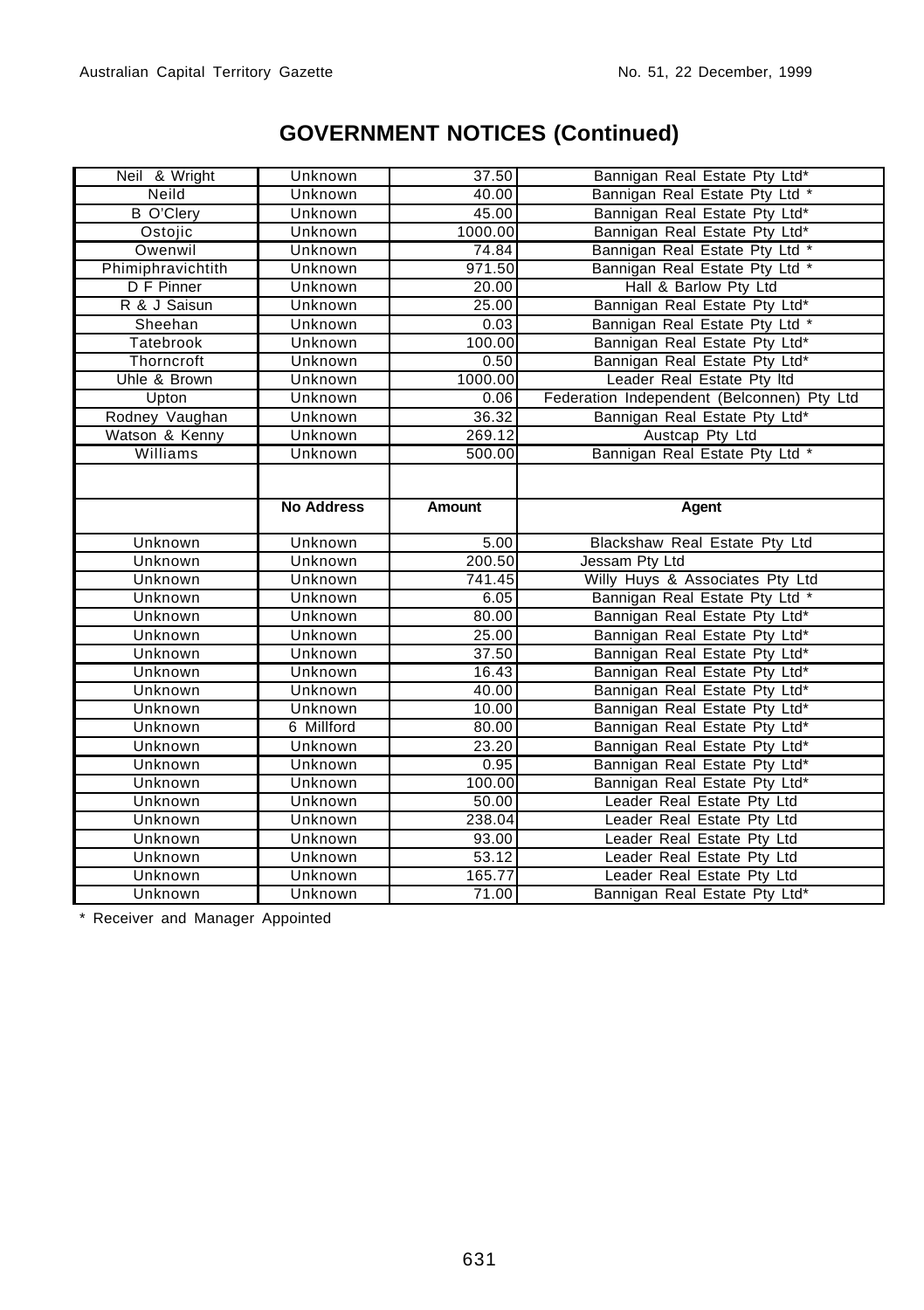# **ACTFB PROMOTIONS**

I, Ronald James Dance, Fire Commissioner, hereby promote the following member under Section 29(1) of the Fire Brigade (Administration) Act 1974.

The promotion is provisional and may be subject to appeal under Section 33 of the Act. Members of the Brigade who wish to lodge an appeal against these provisional promotions may obtain written information on the appeal process by contacting the Recruitment officer at ACT Emergency Services Bureau Headquarters, 123 Carruthers Street, Curtin or by telephoning (02) 6207 8418 during business hours.

The only ground for appeal is greater efficiency. Appeals must be lodged by 4:51pm on the fourteenth day after the date of this Gazette with the Convenor, ACT Fire Brigade Promotion Appeals Committee, Merit Protection and Review Agency, Level 3, 65-67 Constitution Avenue, Campbell ACT 2601.

| <b>Number</b> | Name & Init | <b>Promoted From</b>           | <b>Promoted To</b> | <b>Effective Date</b> |
|---------------|-------------|--------------------------------|--------------------|-----------------------|
| 747-          | G.Harman    | <b>First Class Firefighter</b> | Senior Firefighter | 12 December           |
| 54905         |             | Grade A                        |                    | 1998                  |

**RJ Dance** Fire Commissioner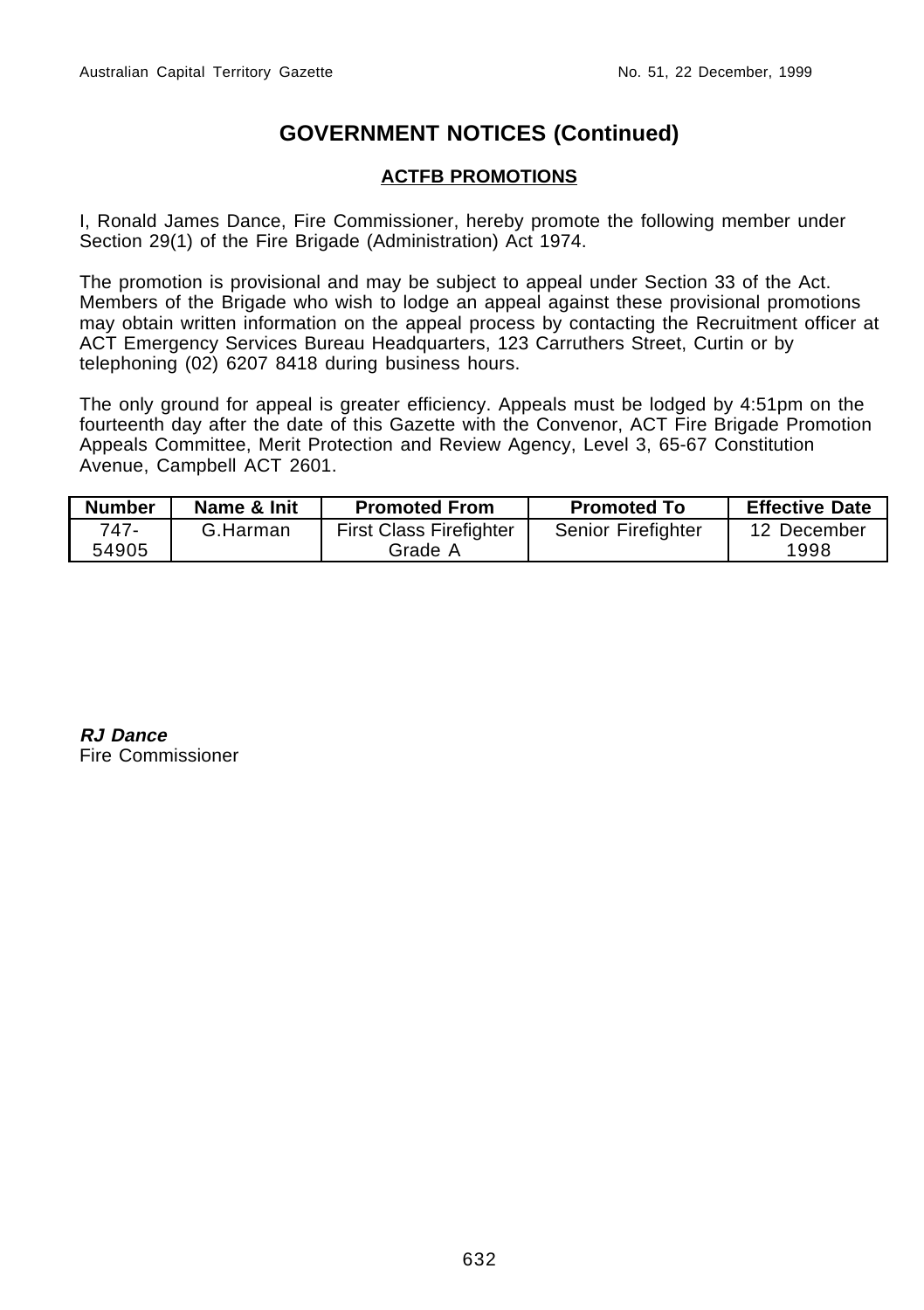## **AUSTRALIAN CAPITAL TERRITORY**

#### **AUSTRALIAN CAPITAL TERRITORY (GUNGAHLIN DEVELOPMENT AUTHORITY ACT 1996)**

Pursuant to Section 4 of the Gungahlin Development Authority Act 1996, I vary the Gungahlin Development Area as previously declared on 27 June 1997 and published in the Gazette No S197 of 30 June 1997, and varied on 16 January 1998 and published in Special Gazette No. S35 of 16 January 1998, and 7 January 1999 and published in Gazette No 3 of 20 January 1999, to include Block 1 Section 1, Gungahlin ; Block 2 Section 1, Gungahlin and Block 1 Section 5, Gungahlin

Dated this 5th day of December 1999.

**GARY HUMPHRIES MLA TREASURER**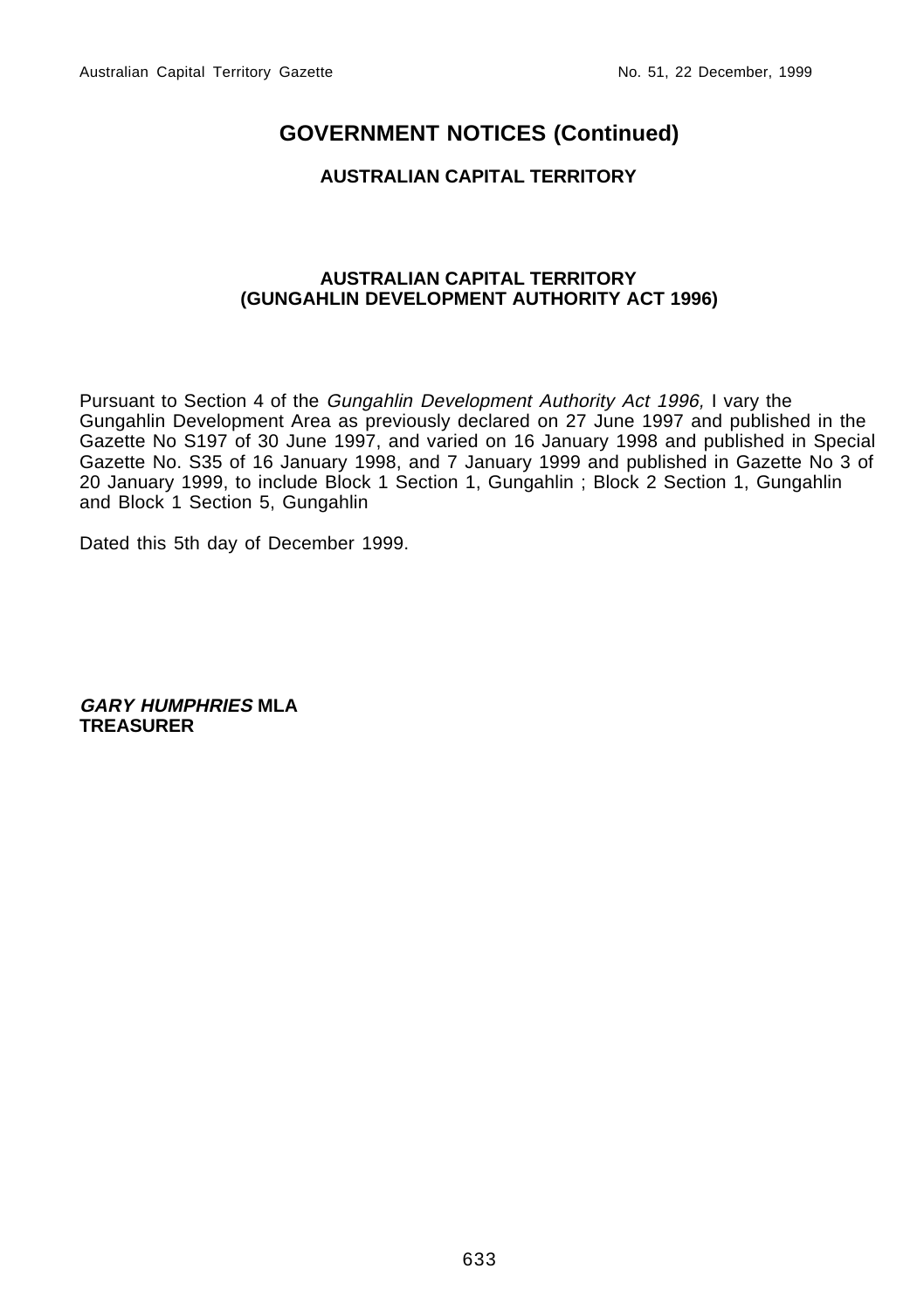## **Health Professions Boards (Elections) Act 1980**

## **ELECTION OF ONE MEMBER OF THE OPTOMETRISTS BOARD OF THE AUSTRALIAN CAPITAL TERRITORY**

## **DECLARATION OF SUCCESSFUL CANDIDATES**

I, PHILLIP GREEN, being the person appointed as Returning Officer for the purposes of an election of one member of the Optometrists Board of the ACT, declare that the following registered practitioner has been duly elected to the Board in accordance with section 25 of the Health Professions Boards (Elections) Act:

ANDREW JAMES WATKINS SHOP DG15 GROUND FLOOR CANBERRA CENTRE CANBERRA ACT 2601

**Phillip Green** Electoral Commissioner ACT Electoral Commission

16 December 1999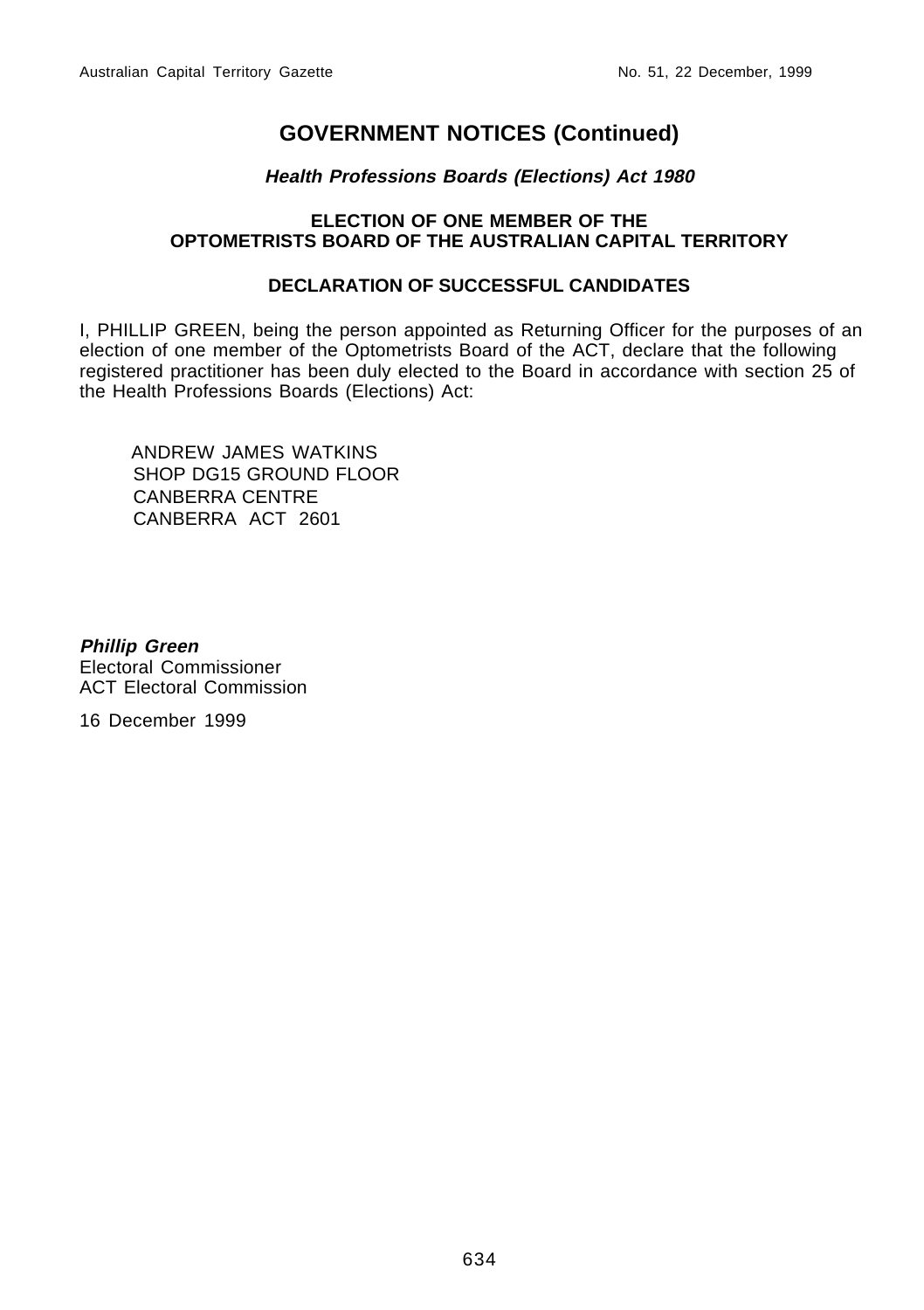#### **AUSTRALIAN CAPITAL TERRITORY**

#### **RADIATION ACT 1983 Section 73 NOTIFICATION OF DECISIONS**

Pursuant to Section 73 of the Australian Capital Territory Radiation Act 1983, the Radiation Council hereby gives notice of the particulars of the following decisions of Council, made on 15 December 1999.

#### **REGISTRATION OF IRRADIATING APPARATUS (paragraph 73(1)(d))**

| Owner    | Neil M Cheeseman                                                                        |
|----------|-----------------------------------------------------------------------------------------|
|          | Description Gendex model 986900200101 dental x-ray machine with model 980110032404 tube |
|          | S/Nos 911851, 952463 65kVP 7.5mA                                                        |
| Location | 2 King Street                                                                           |
|          | Deakin                                                                                  |
|          | Conditions Veterinary radiography.                                                      |

#### **VARIATION OF CONDITIONS SPECIFIED IN A LICENCE (paragraph 73(1)(c))**

Licensee Ansett Australia Address Attn: Murray Schroder Manager, Airport Support Services GPO Box 1596 Fyshwick ACT 2609 Authorized Activities: Own or have in possession, use, cause or permit to use, irradiating apparatus. Conditions Supervision of baggage inspection equipment. Licensee Frederick Earl Lomas Address Department of Nuclear Medicine The Canberra Hospital PO Box 11 Woden ACT 2606 Authorized Activities: Purchase, own or have in possession, use, cause or permit to use, unsealed radioactive materials. Conditions Nuclear medicine procedures involving diagnostic/therapeutic medical uses of: \* Mo-99, Tc-99m, Ga-67, Tl-201, I-131, I-125, Cr-51, C-14, Y-90, P-32, In-111, Co-57, I-123, Sr-89, Cs-137, Ga-66, Ga-68, F-18, Ge-68. \* Clinical research trial using volunteers to evaluate Tc-99m/Thrombotrace Fibrin labelling agent in inflammatory bowel disease.

# **GRANTING OF LICENCE (paragraph 73(1)(b))**

- Licensee Loretta Mullins
- Address 14/11 Tarra Place
- Ngunnawal ACT 2913
- Authorized Activities: Own or have in possession, use, irradiating apparatus.
- Conditions Diagnostic radiography of the spine, the extremities distal to and including the elbow and knee, and the A.P. view of hip and shoulder.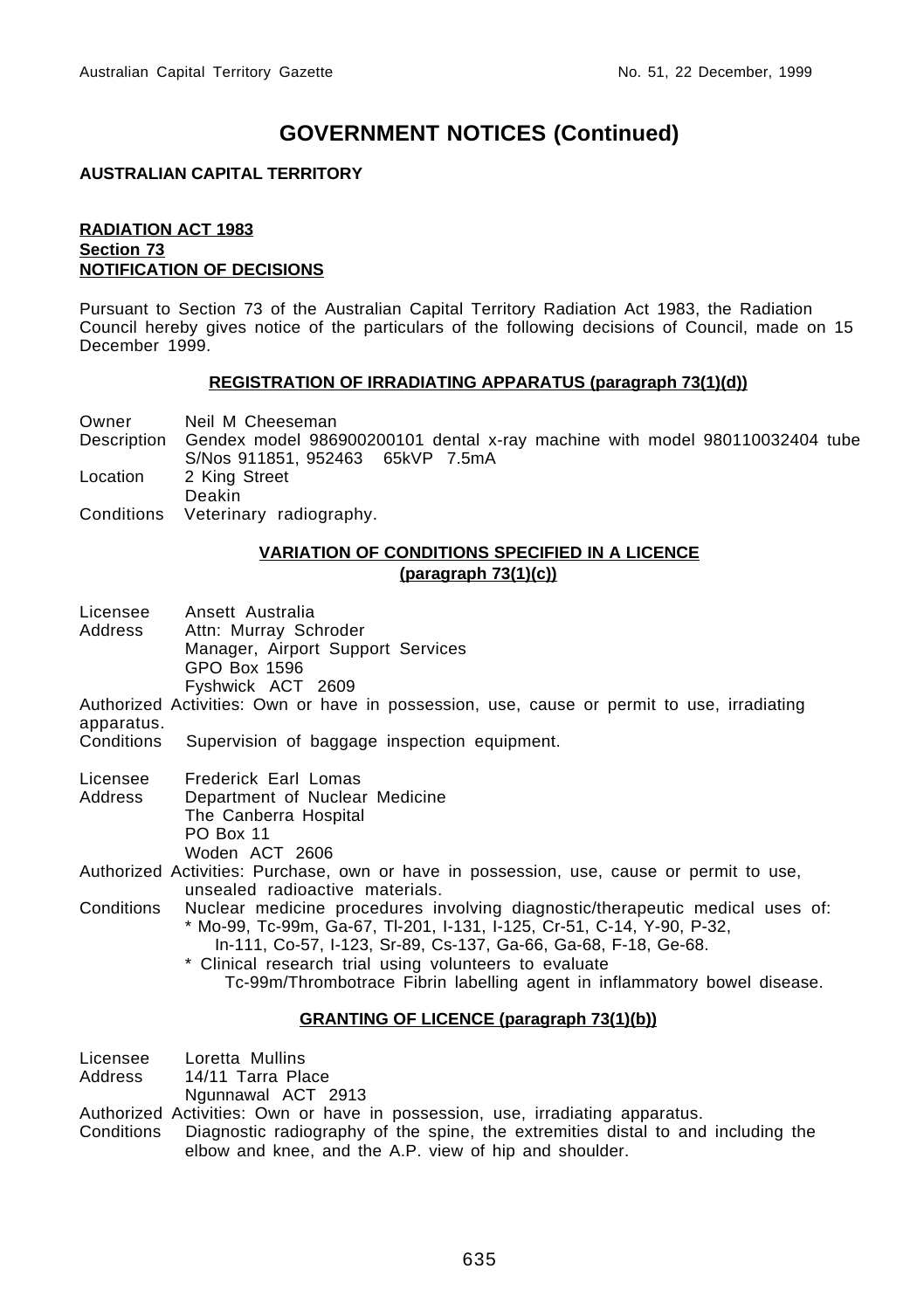Licensee Linda Susan Weber Address PO Box 304 Mawson ACT 2607

Authorized Activities: Use, irradiating apparatus.

- Conditions Use of irradiating apparatus for diagnostic medical purposes. Restricted to fluoroscopy directly related to anaesthesia. This licence does not permit the supervision or direction of any other person in the use of fluoroscopy except a registrar in your specialty.
- Licensee Dr Peter D Hughes Address 22/175 Strickland Crescent Deakin ACT 2600

Authorized Activities: Use, irradiating apparatus.

Conditions Use of irradiating apparatus for diagnostic medical purposes. Restricted to fluoroscopy directly related to urology. This licence does not permit the supervision or direction of any other person in the use of fluoroscopy except a registrar in your specialty.

Licensee Dr Jo-Anne Benson

Address PO Box 124

Garran ACT 2605

Authorized Activities: Use, irradiating apparatus.

Conditions Use of irradiating apparatus for diagnostic medical purposes. Restricted to fluoroscopy directly related to paediatric surgery. This licence does not permit the supervision or direction of any other person in the use of fluoroscopy except a registrar in your specialty.

Licensee Maryanne D'Amico

Address 9 The Crest

Watsonia VIC 3087

Authorized Activities: Use, irradiating apparatus.

Conditions Diagnostic radiography of the spine, the extremities distal to and including the elbow and knee, and the A.P. view of hip and shoulder.

**Review by the ACT Administrative Appeals Tribunal** - Any Persons whose interests are adversely affected by this decision may apply to the Tribunal to have the decision reviewed.

**Reasons** - If you wish to obtain a statement of reasons to explain why the decision was made you should write within 28 days of this notice to the ACT Radiation Council, GPO Box 825, Canberra 2601.

**Location of the ACT Administrative Appeals Tribunal** - 'The Tribunal is located on the 4th Floor, Canberra House, 40 Marcus Clarke Street, Canberra City.

Postal Address: GPO Box 9955, Canberra 2601. Telephone: 6243 4611. Facsimile: 6247 0962. Document Exchange: DX 5727.

**Powers of the ACT Administrative Appeals Tribunal** - The Tribunal is an independent body. The Tribunal can agree with, change or reject to the original decision, substitute its own decision or send the matter back to the decision maker for reconsideration in accordance with Tribunal recommendations.

**How to apply to the ACT Administrative Appeals Tribunal** - Simply write within 28 days explaining the details to the decision and the reasons for asking for a review.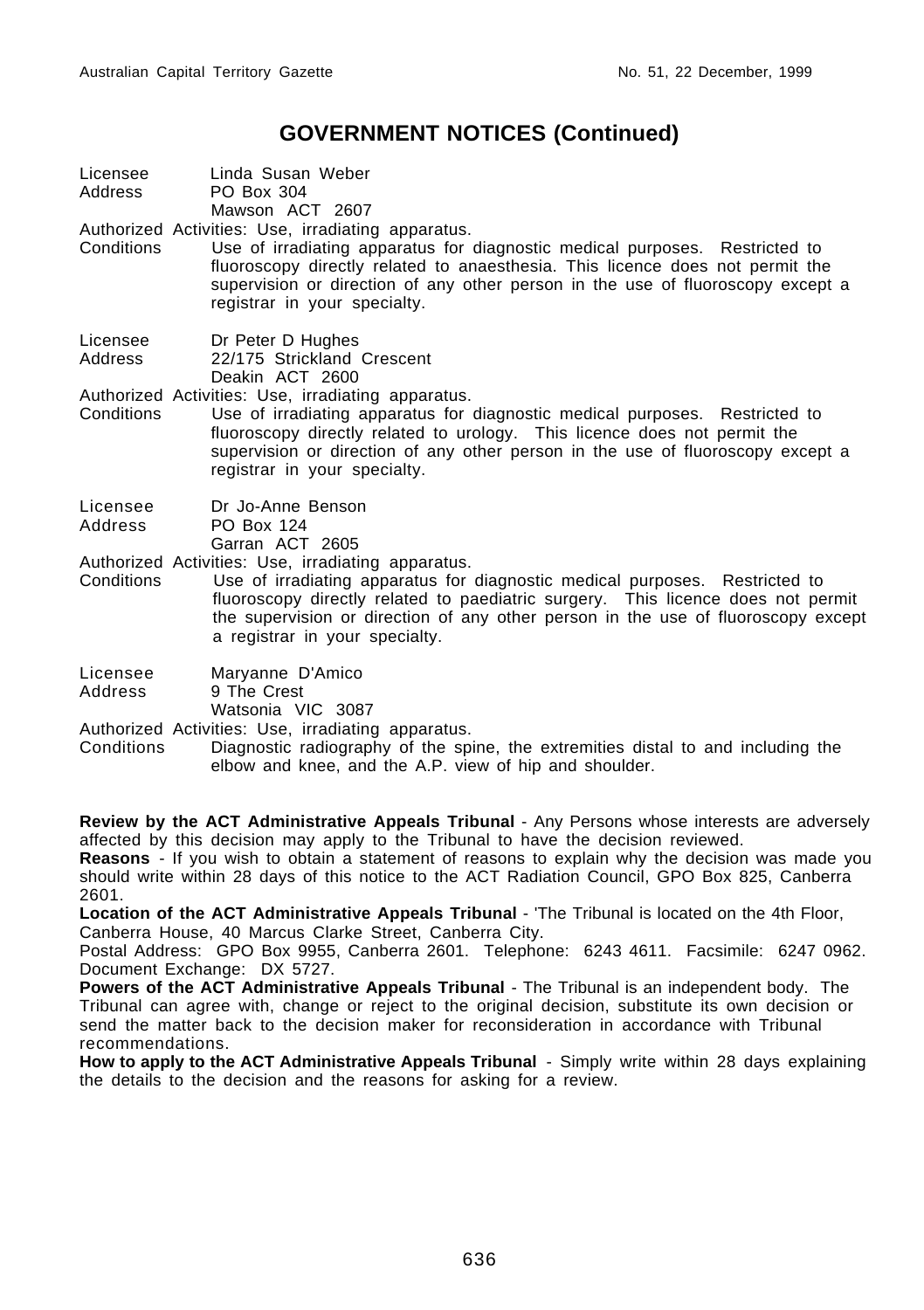**Cost** - To lodge an application there is a fee. You may apply to have the fee waived on the grounds of hardship. No fee is payable if you are receiving legal assistance. **Access to documents** - You may apply for access to any documents relevant to this decision under the ACT Freedom of Information Act 1989. For more information contact the Freedom of Information Officer, Department of Health and Community Care, on phone 62051340.

Dated this 15 day of December 1999

**Joseph Lising Chairperson Radiation Council**